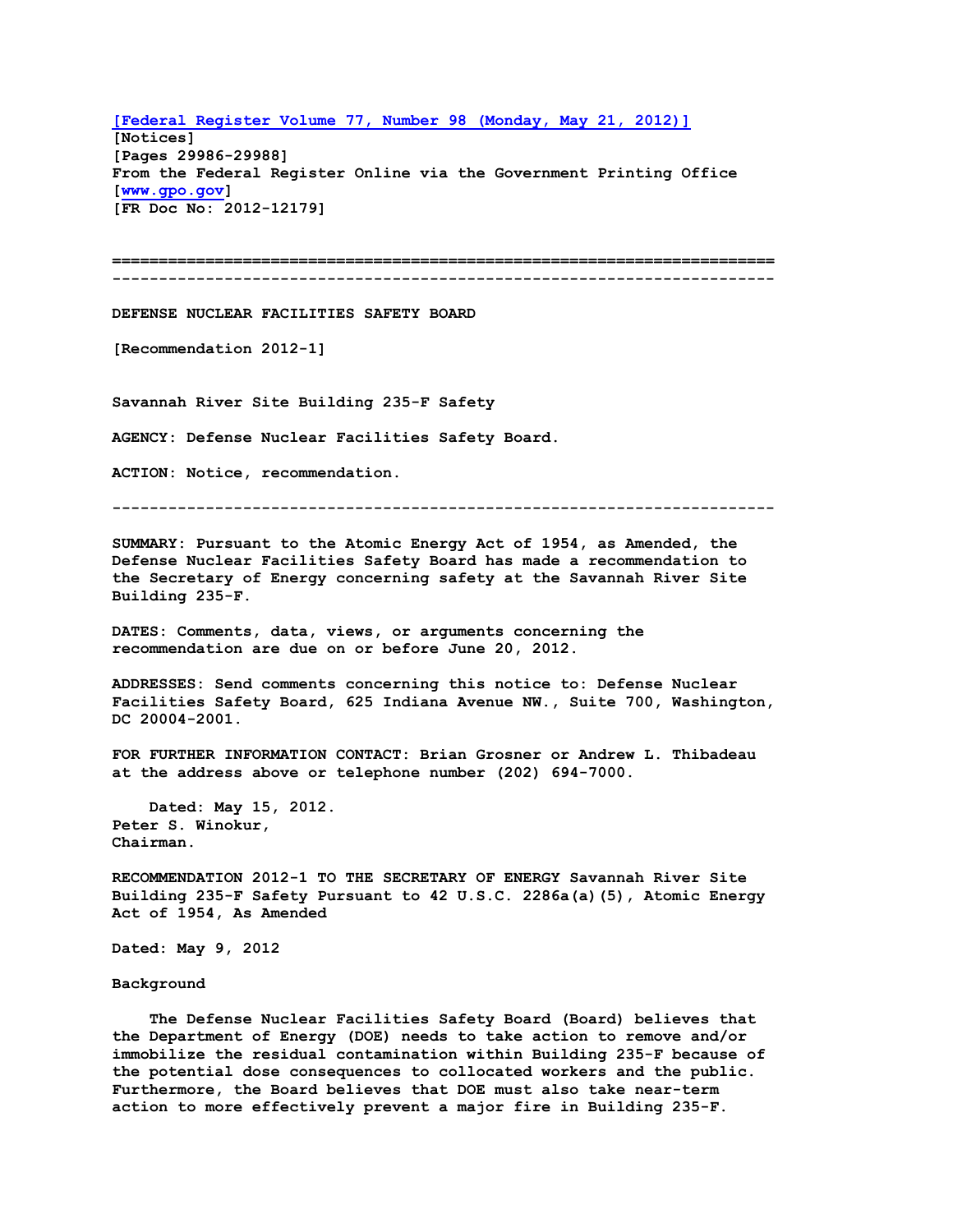**Building 235-F at the Savannah River Site (SRS) houses several partially deactivated processing lines including the Plutonium Fuel Form (PuFF) facility, Actinide Billet Line, Plutonium Experimental Facility, and the old metallography lab glovebox. Building 235-F no longer has a DOE mission. It is currently operated in a surveillance and maintenance mode and is normally unoccupied.**

 **With the exception of residual contamination, Building 235-F has been de-inventoried of special nuclear material. The remaining residual contamination is the principal hazard posed by Building 235-F and includes a significant quantity of plutonium-238 (Pu-238). More than 95 percent of the Pu-238 is located in the PuFF facility; approximately 82 percent is concentrated in 2 of the 9 PuFF facility cells. It should be noted that the residual Pu-238 contamination is a fine ball-milled powder that is in a highly dispersible form, which increases the potential dose consequences associated with a radiological release.**

 **The responsible SRS contractor, Savannah River Nuclear Solutions (SRNS), has determined that the unmitigated consequences of a seismically-induced full-facility fire are greater than 10 rem offsite and 27,000 rem to the collocated worker at 100 meters. F-Area routinely has more than a thousand site workers who are normally in the facilities, construction sites, and trailers located adjacent to Building 235-F. Some of the trailers that house workers are located within the Building 235-F fence line.**

 **While DOE does not conduct any operations within Building 235-F, fires could start inside the building if energized electrical equipment or wiring failed or was damaged during a seismic or other natural hazard event. Electrical sparks or heat from electrical equipment could ignite adjacent combustible material. Two of the key preventive controls for fire scenarios are eliminating potential ignition sources and controlling the amount of combustibles. In September 2011, during a walkdown of Building 235-F, the Board's staff identified a significant quantity of transient and fixed combustibles and unnecessary electrical equipment that had not been air gapped. DOE has taken action to remove the transient combustible material and to limit access to Building 235- F. However, no actions are currently planned to remove the fixed combustibles or unneeded electrical equipment.**

 **In the event of a fire, Building 235-F has several vulnerabilities. First, the Building 235-F fire detection system is not credited, does not provide complete coverage, nor is the building normally occupied; consequently, a fire could smolder and burn undetected. Second, Building 235-F does not have a fire suppression system to prevent an incipient stage fire from growing into a room fire. Third, Building 235-F does not have fire barriers with a qualified fire rating to prevent the spread of a fire to adjacent rooms. The Building 235-F Fire Hazards Analysis notes that the subdividing walls and floors are in many places incomplete or penetrated and are not adequately sealed to achieve a qualified fire rating. In addition, some of the existing walls contain cellulose, which is combustible and could allow a room fire to spread to other portions of the building. Fourth, the absence of standpipes or hose connections inhibits the ability of the fire department to fight a fire inside Building 235-F. To combat a fire, firefighters would need to prop open the exterior doors to allow the passage of fire hoses; this would allow smoke and firewater, potentially**

**[[Page 29987]]**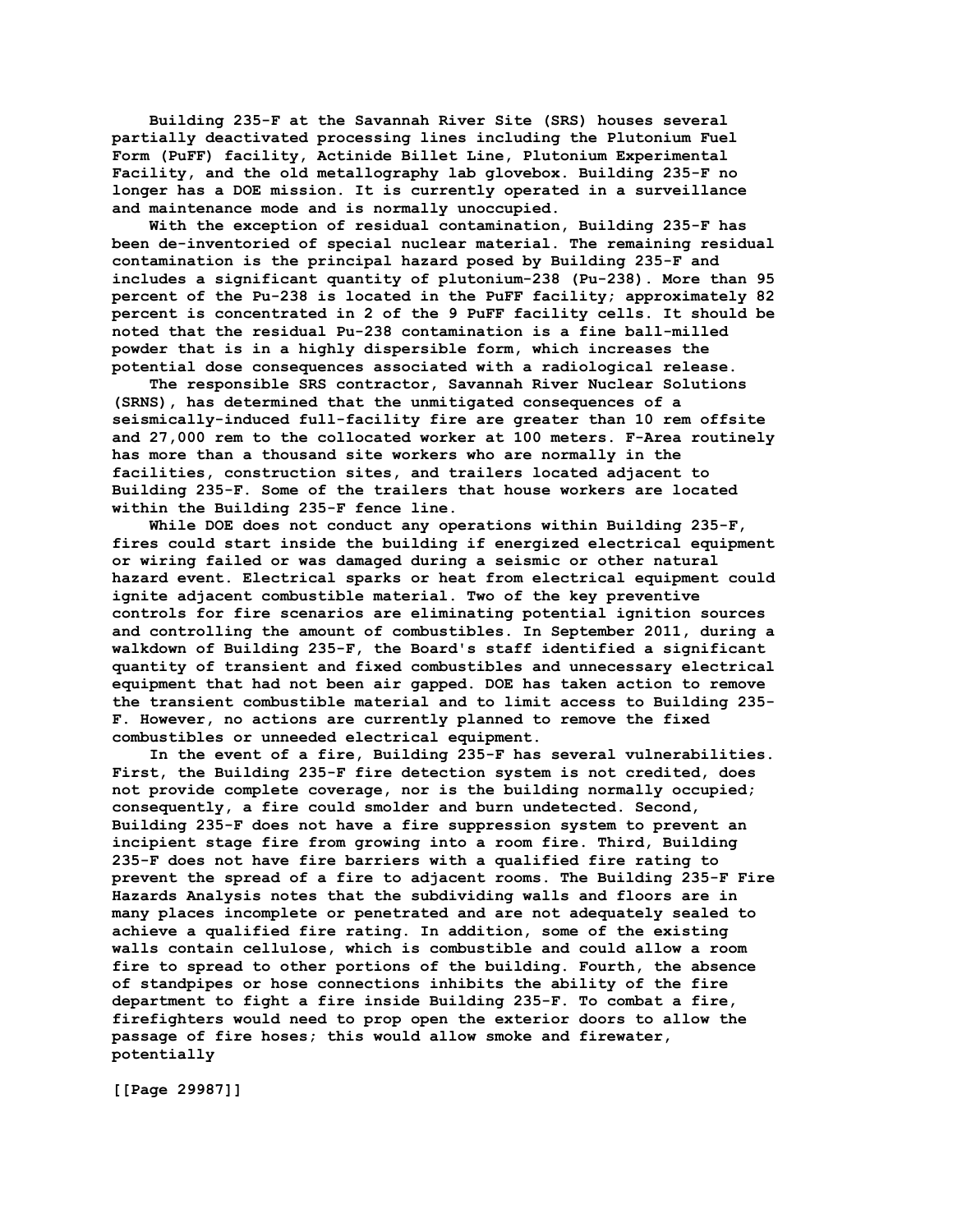**contaminated with radioactive material, into the environment.**

 **The July 2011 draft of the Basis for Interim Operations (BIO), prepared by SRNS notes that the Building 235-F structure can only provide limited confinement during or following a seismic event because seismically-induced building cracks may develop. Consequently, the building structure cannot be credited as a control to prevent a postseismic unfiltered release. In 2010, DOE took action to improve the safety posture of Building 235-F by reducing the height of the abandoned stack located adjacent to the building. The contractor's structural analysis indicated that the concrete stack, prior to the height reduction, could have collapsed onto Building 235-F during a seismic event causing significant structural damage.**

 **In addition to fires, loss of confinement accidents could also release radioactive material. For instance, a release could be caused by a breach of the confinement or the ventilation system during a seismic event. However, the Building 235-F confinement ventilation system cannot be relied upon to continue to perform its safety function during or following a seismic event. The draft BIO states that nonload-bearing building elements may fail during a Performance Category-3 seismic event, resulting in impact damage to safety-related structures, systems, and components such as ventilation ducts. The draft BIO states that the metal ventilation ducts may leak after an earthquake because they are not completely welded and that the concrete roof exhaust tunnel may develop cracks.**

 **Loss of confinement can be caused by degraded equipment. The deteriorated condition of the PuFF facility was noted in an October 1991 report by DOE's Office of Nuclear Safety,\1\ which identified as an issue the integrity of elastomer seals that form part of the confinement boundaries inside Building 235-F. In addition to degradation with age, these elastomer seals also degrade with exposure to Pu-238. Although identified two decades ago, this issue remains. The cells have numerous penetrations (e.g., glove ports, viewing windows, ventilation supply and exhaust, utility services). In the draft BIO, SRNS stated that ``the [elastomer] seals around the cell and glovebox penetrations are expected to be in a degraded condition due to the years of operation in a radiation environment.'' The continued deterioration of the elastomer seals increases the potential for the spread of the contamination outside of the cells. Even under normal operations, a loss of confinement from these cells would greatly increase the complexity and hazard associated with decontamination and decommissioning of Building 235-F. ---------------------------------------------------------------------------**

 **\1\ U.S. Department of Energy, 1991, Report of an Investigation into the Deterioration of the Plutonium Fuel Form Fabrication Facility (PuFF) at the DOE Savannah River Site, DOE/NS-0002P, [http://www.osti.gov/bridge/servlets/purl/6246281-tBgi3H/6246281.pdf.](http://www.osti.gov/bridge/servlets/purl/6246281-tBgi3H/6246281.pdf) ---------------------------------------------------------------------------**

 **DOE conducted a small fire drill at Building 235-F in December 2011, which simulated a minor radiological release. While DOE conducts periodic drills, DOE has not conducted a Building 235-F radiological drill involving the adjacent Mixed Oxide Fuel Fabrication Facility or Waste Solidification Building construction sites to examine how these facilities would respond to a significant radiological release from Building 235-F. In the event of a significant radiological release, the amount of mitigation provided by sheltering in place may not be**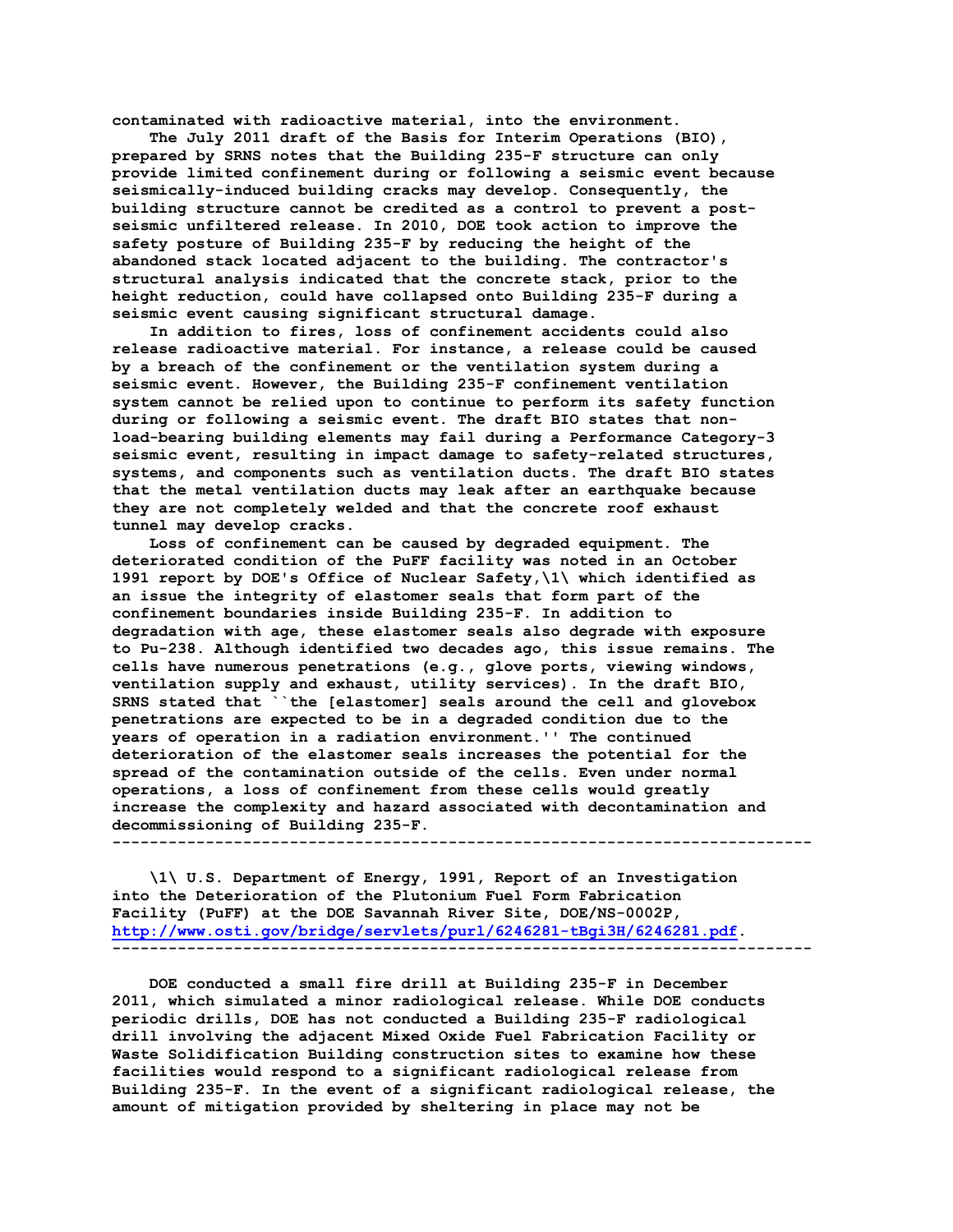**sufficient to protect nearby workers. This is especially true for seismically-induced fires, since the same seismic event may also damage nearby trailers and administrative buildings.**

 **The Board has previously identified the need to address the residual contamination in Building 235-F. In a June 12, 2003, letter to the Secretary of Energy, the Board noted that the risk associated with several hazards in Building 235-F, including the Pu-238 residual contamination, had been accepted rather than eliminated. The report enclosed with the June letter further noted that DOE should consider decontaminating areas with residual contamination to reduce the risk associated with a potential release. Since that time, DOE has on a number of occasions evaluated options and developed plans to address the residual contamination. However, these efforts have not successfully transitioned from planning to execution, and the residual contamination and the hazard it poses still remain in Building 235-F. Conclusion**

 **The Board believes that due to the potential dose consequences to collocated workers and the public, it is unacceptable for the residual contamination within Building 235-F to continue to remain unaddressed. Recommendation**

 **Given the continuing hazard posed by Building 235-F as detailed above, the Board recommends that DOE:**

 **1. Take action to immobilize and/or remove the Pu-238 that remains as residual contamination within Building 235-F.**

 **2. Concurrent with sub-Recommendation 1, take near-term actions and implement compensatory measures to improve the safety posture of Building 235-F and reduce the potential for and severity of a radiological release, including but not limited to the following.**

 **a. To the extent feasible, remove from Building 235-F all transient and fixed combustibles that are not directly necessary for surveillance and maintenance activities and ensure that the transient combustible loading in the facility remains as low as reasonably achievable.**

 **b. Ensure that all electrical equipment not necessary to support facility safety systems, life safety, or surveillance and maintenance activities is de-energized and air gapped. Remove all electrical and support equipment remaining within former process areas that is not necessary for surveillance and maintenance.**

 **c. Evaluate the condition and operability of early detection and alarm systems in the PuFF facility, such as the heat and smoke detectors (with the exception of those located within the PuFF facility cells, if evaluating them would require intrusion into the cells). Take action, as necessary, to ensure that these systems are credited in the safety basis, are remotely monitored, provide reliable detection of hazards, and are maintained in accordance with National Fire Protection Association 72, National Fire Protection Alarm and Signaling Code.**

 **3. Concurrent with sub-Recommendation 1, take action to ensure that the SRS emergency response to a radiological release from Building 235- F is adequate and effective, including but not limited to the following.**

 **a. Ensure that an integrated emergency response plan is in place that considers the collocated workers in facilities, construction sites, and trailers located adjacent to Building 235-F. Development of this plan should include an evaluation of the specific locations where collocated workers are directed to shelter in place to ensure their adequate protection during and following a potential radiological release from Building 235-F.**

 **b. Ensure that periodic coordinated drills in response to a**